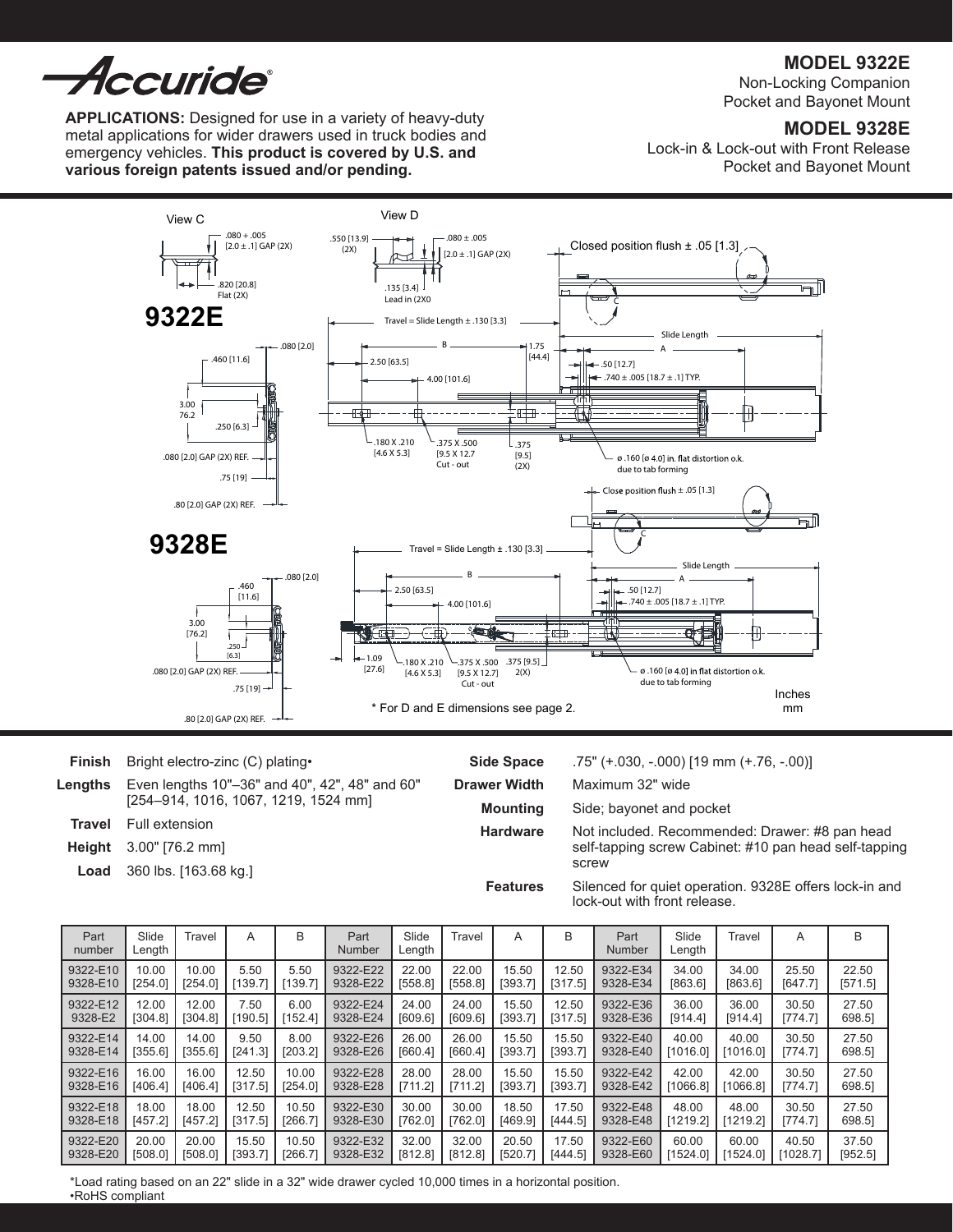# Cabinet Member Installation Instructions

### **Cabinet Cut-Out Recommendation**

See Figure 1 for hat section cut-out details.

Same cut-out details apply to locking and non-locking slide.

Front and rear hat sections can be identical as shown.

The .200 dia. round hole is used for optional #10 fixing screw. See installation details for proper use of this feature.

Attach the hat sections to the cabinet sidewall using the pitch pattern recommended in Figure 2.

For A dimensions, see table on front page.

The vertical cut-out at the front of the rear hat section accepts the rear cabinet member tab (see Figure 3).

**NOTE:** Minimum recommended material thickness for hat section is .060" [1.52mm] or 16 gauge.

## **Mounting Slide to Cabinet**

- 1. Insert the cabinet member rear bayonet tab into the rear hat section cut-out (see Figure 3).
- 2. Lower the slide until the front bayonet tab engages the front cut-out.
- 3. Insert the front tab into the trapezoidal cut-out. Push firmly downward until the tab snaps into place and the retention lug is engaged (see Figure 3).
- 4. The retention lug prevents the cabinet member from lifting and disengaging from the cabinet.
- 5. When desired, an optional #10 self-tapping screw (customer provided) can be used to fix the slide firmly in the cabinet. Run the screw from the hat section hole into the front bayonet tab.
- 6. Repeat procedure on opposite side of cabinet for the companion slide.
- 7. The companion slide can be a locking or non-locking slide. Same installation procedure applies.

## **Drawer Cut-Out Recommendations**

See Figure 4 for drawer cut-out details.

Same cut-out details apply for locking and non-locking slides.

The .140 dia. round hole is used for optional #8 fixing screw. See installation details for proper use of this feature.

For B dimension (Figure 5) see table on front page. For optimum slide performance, it is recommended that the slide centerline be located at the centerline of the drawer side or slightly toward the plane of the drawer pull.

Cut-out recommendation is based on 14 gauge material.

If a thinner material is used, adjustment to the cut-outs must be made to ensure a proper fit. Refer to the table below for the recommended modifications.

| <b>Material</b><br>Gauge | <b>Material</b><br><b>Thickness</b> | ח               | Е               |
|--------------------------|-------------------------------------|-----------------|-----------------|
| 14                       | .075<br>[1.90]                      | .855<br>[21.72] | .815<br>[20.70] |
| .060<br>16<br>[1.52]     |                                     | .865<br>[21.97] | .825<br>[20.96] |